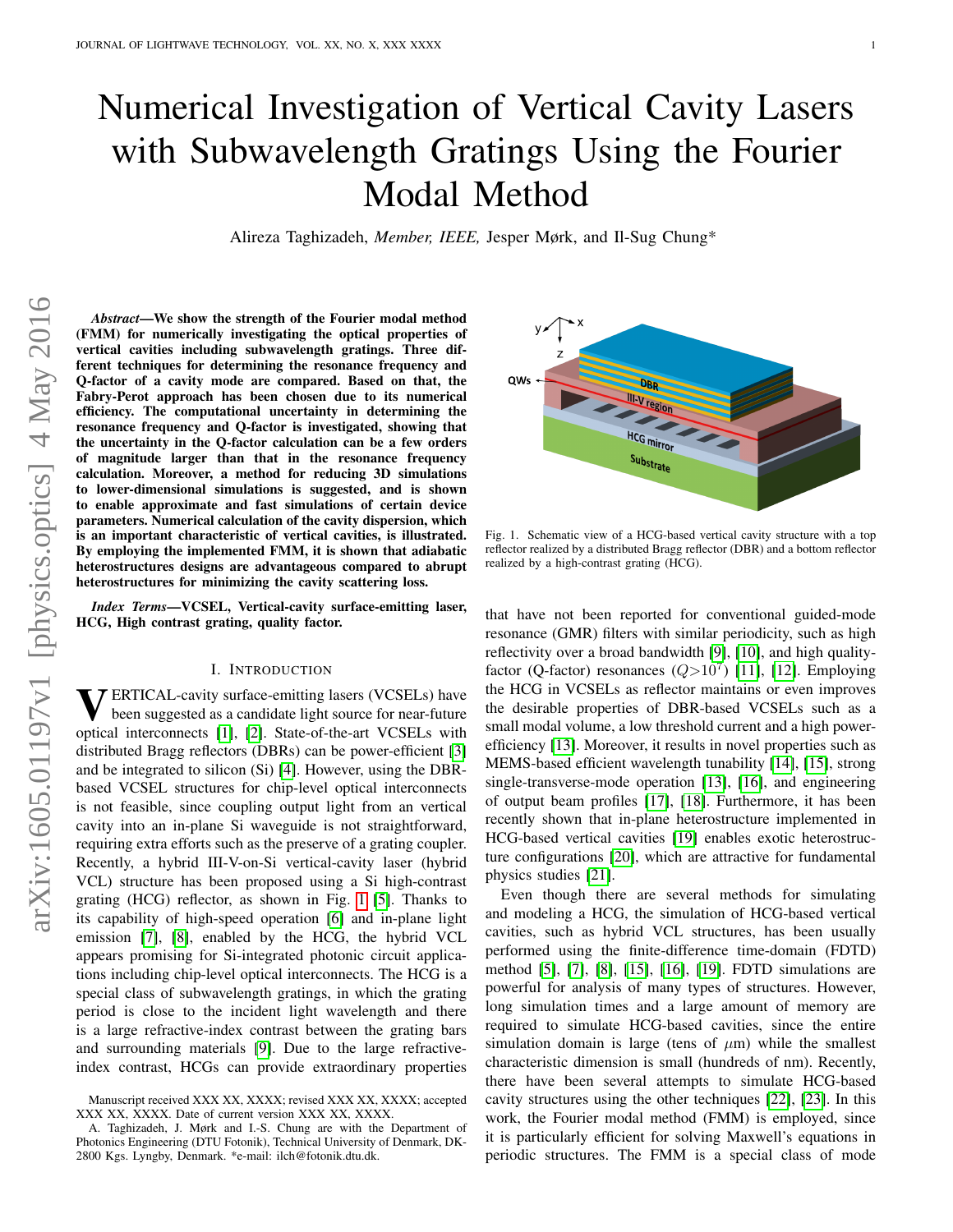expansion techniques (or modal methods). In modal methods, the structure is discretized into layers, the eigenmodes of each layer are determined, and the eigenmodes of adjacent layers are connected using mode matching at interfaces. Modal methods provide valuable insight about the physics of simulated structures by giving direct access to interesting physical parameters such as mode profiles, effective refractive-indices and scattering coefficients in the structure [\[24\]](#page-9-23). HCG-based vertical cavities are layered structures and comprise a periodic grating layer, which makes them suitable for simulation using the FMM. Furthermore, in the FMM, several important parameters of interest such as reflectivity/transmissivity and cavity Q-factor are directly obtained without requiring any post-processing of simulation data, which is a strong advantage for numerical studies of HCG-based vertical cavities. Different numerical tweaks such as Li's factorization rule [\[25\]](#page-9-24), [\[26\]](#page-9-25), and application of structural mirror-reflection symmetries [\[27\]](#page-9-26) can be implemented to improve the performance of the FMM considerably. Furthermore, absorbing boundary layers or perfectly matched layers (PMLs), implemented as regions of non-linear complex stretched-coordinate, can efficiently reduce the effect of finite computational domain [\[28\]](#page-9-27).

In this paper, we report on our in-house simulator based on the FMM, developed for studies of HCG-based cavities, which introduces new features for achieving increased numerical efficiency. Using this simulator, hybrid VCL structures have been numerically studied with emphasis on the analysis of 3D structures. Firstly, the implemented FMM with PML method is introduced briefly. Several different numerical techniques for determining the resonance wavelength and Q-factor of a cavity mode are introduced and compared. Among them, the roundtrip matrix approach appears very efficient for determining several transverse modes of the cavity at once. The numerical convergence of resonance wavelength and Q-factor is also investigated. The Q-factor is found to be much more difficult to accurately simulated than the resonance wavelength and this is explained. Furthermore, a method to simplify 3D simulations to several low-dimensional simulations is also suggested. The methods for computing the cavity dispersion, which is an important characteristic of the HCG-based cavities, is illustrated with a numerical example. Finally, the influence of adiabatic and abrupt in-plane heterostructures on the HCGbased cavity performance in transverse directions is investigated numerically. The reliability and numerical efficiency of the simulator presented in this work has been proven in our recent studies of HCG and related structures [\[8\]](#page-9-7), [\[20\]](#page-9-19), [\[29\]](#page-9-28)– [\[31\]](#page-9-29).

#### II. FOURIER MODAL METHOD

The FMM, which is also referred to as the rigorous coupled wave analysis (RCWA), was introduced in early 80s to rigorously solve grating problems [\[32\]](#page-9-30). Due to its simplicity and robustness, it was used later for simulating other types of structures such as corrugated waveguides [\[33\]](#page-9-31), [\[34\]](#page-9-32), optical couplers [\[34\]](#page-9-32), plasmonics structures [\[35\]](#page-9-33), and photonic crystal (PhC) structures [\[36\]](#page-9-34)–[\[38\]](#page-9-35). In this approach, by assuming a distinct propagation direction, the structure is discretized into

<span id="page-1-0"></span>TABLE I THE LIST OF MAIN CONVENTIONS EMPLOYED IN THIS WORK WITH THEIR CORRESPONDING MEANING.

| Symbol                     | Name                                               |  |  |
|----------------------------|----------------------------------------------------|--|--|
| x, y, z                    | Cartesian coordinate                               |  |  |
| ř                          | Position vector                                    |  |  |
| $\partial_{\alpha}$        | Derivative operator $(\partial/\partial \alpha)$   |  |  |
| Ι                          | Identity matrix                                    |  |  |
| O                          | Zero matrix                                        |  |  |
| $\epsilon_0$               | Vacuum permittivity                                |  |  |
| $\mu_0$                    | Vacuum permeability                                |  |  |
| $\boldsymbol{c}$           | Speed of light in vacuum                           |  |  |
| $\omega$                   | Angular frequency                                  |  |  |
| $\lambda_0$                | Wavelength in vacuum                               |  |  |
| $k_0$                      | Wavenumber in vacuum $(\omega/c = 2\pi/\lambda_0)$ |  |  |
| $\epsilon_r$               | Relative permittivity                              |  |  |
|                            | Relative permeability                              |  |  |
| $\mu_r$ $\vec{\mathbf{E}}$ | Electric field vector                              |  |  |
| Ĥ                          | Magnetic field vector                              |  |  |

layers. For each layer, the eigenmodes including both guided and radiated modes are calculated by solving an eigenvalue problem, which is obtained by expanding the eigenmodes on a basis set of exponential functions. Due to the linearity of Maxwell's equations, the total field in each layer is a summation over all of these eigenmodes. Continuity of transverse electric and magnetic field components at the layer interfaces results in a linear relationship between the mode coefficients in adjacent layers. Solving these equations for the mode coefficients, the field is determined for the entire structure.

# *A. Conventions*

Here, the main physical and mathematical conventions employed in this work are reviewed. The main propagation direction is denoted by the z-direction and is referred to as the longitudinal direction, while the  $x$ -, y-directions are referred to as the transverse (or in-plane) directions (c.f. Fig. 1). For transverse electric (TE) or transverse magnetic (TM) polarization, the electric field is assumed to be parallel or perpendicular to the grating bars, respectively. All vectors and matrices are indicated by bold letters. Table [I](#page-1-0) shows a list of main conventions employed in this article.

# *B. Eigenmodes of a Layer*

After discretizing the structure into separate layers (the permittivity function of a layer has no spatial variation in the z-direction), the eigenmodes and their propagation constants for each layer are determined. Our starting point is Maxwell's equations for a source-free medium in the frequency domain, assuming  $\exp(+j\omega t)$  as the time harmonic dependency. Only linear materials are considered here, i.e.  $\vec{\mathbf{D}} = \epsilon_0 \epsilon_r \vec{\mathbf{E}}$  and  $\vec{\mathbf{B}} = \mu_0 \mu_r \vec{\mathbf{H}}$ . It is convenient to work with normalized magnetic field, i.e.  $\vec{\mathbf{H}} = -j\sqrt{\mu_0/\epsilon_0}\vec{\mathbf{H}}$  and normalized coordinate system, i.e.  $\vec{\mathbf{r}} = k_0 \vec{\mathbf{r}}$  (or equivalently  $\tilde{\nabla} \times = k_0^{-1} \nabla \times$ ), since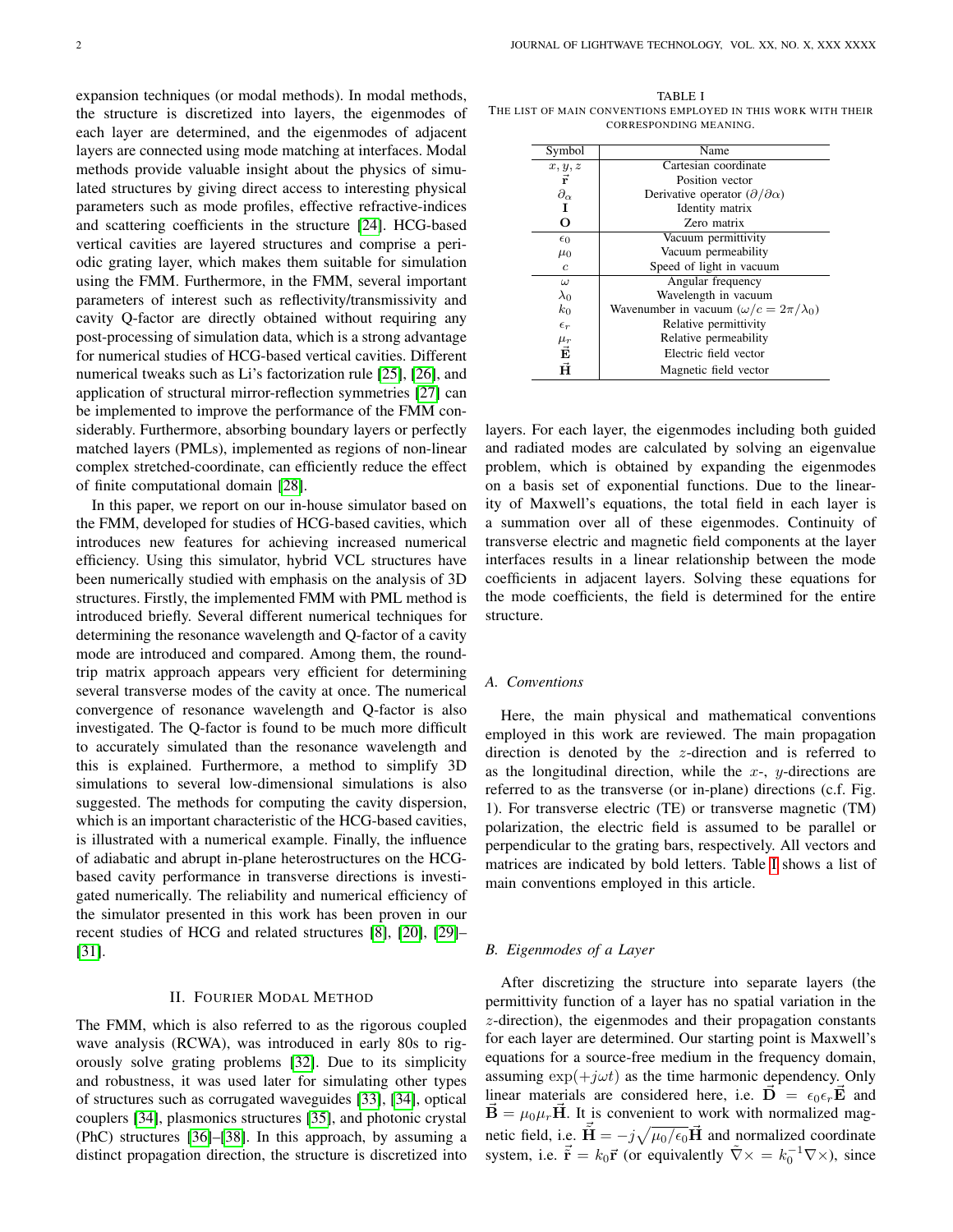two similar equations are then obtained for the electric and magnetic fields as:

$$
\tilde{\nabla} \times \vec{\mathbf{E}} = \mu_r \tilde{\vec{\mathbf{H}}}, \tag{1a}
$$

$$
\tilde{\nabla} \times \vec{\tilde{H}} = \epsilon_r \vec{E}.
$$
 (1b)

The PML is implemented as a complex coordinate stretching (which is a kind of coordinate transformation) similar to the implementation in the FDTD technique [\[39\]](#page-10-0). Therefore, Maxwell's equations are rewritten with coordinate stretching functions  $g_x$  and  $g_y$  for the x- and y-directions [\[40\]](#page-10-1). By eliminating the z-component of the electric and magnetic fields, the following equations are obtained for the transverse field components [\[41\]](#page-10-2):

$$
\partial_z \begin{pmatrix} E_x \\ E_y \end{pmatrix} = \mathcal{L}_{EH} \begin{pmatrix} \tilde{H}_x \\ \tilde{H}_y \end{pmatrix}
$$
 (2a)

$$
\partial_z \begin{pmatrix} \tilde{H}_x \\ \tilde{H}_y \end{pmatrix} = \mathcal{L}_{HE} \begin{pmatrix} E_x \\ E_y \end{pmatrix}
$$
 (2b)

where  $\mathcal{L}_{HE}$  and  $\mathcal{L}_{EH}$  are the differential field operators [\[42\]](#page-10-3):

$$
\mathcal{L}_{EH} = \begin{pmatrix} -f_x \partial_x \epsilon_r^{-1} f_y \partial_y & \mu_r + f_x \partial_x \epsilon_r^{-1} f_x \partial_x \\ -\mu_r - f_y \partial_y \epsilon_r^{-1} f_y \partial_y & f_y \partial_y \epsilon_r^{-1} f_x \partial_x \end{pmatrix},
$$
\n(3a)\n
$$
\mathcal{L}_{HE} = \begin{pmatrix} -f_x \partial_x \mu_r^{-1} f_y \partial_y & \epsilon_r + f_x \partial_x \mu_r^{-1} f_x \partial_x \\ -\epsilon_r - f_y \partial_y \mu_r^{-1} f_y \partial_y & f_y \partial_y \mu_r^{-1} f_x \partial_x \end{pmatrix},
$$
\n(3b)

where  $f_x = (\partial g_x/\partial x)^{-1}$  and  $f_y = (\partial g_y/\partial y)^{-1}$ . The coordinate stretching functions are unity transformations outside the PMLs, i.e.  $g_x = x$  and  $g_y = y$ , respectively and they are complex-value functions inside the PMLs, with the imaginary part of the transformation damping the outgoing waves [\[43\]](#page-10-4). Here, the coordinate stretching function suggested in Ref. [\[28\]](#page-9-27) is employed.

In the optical frequency range and for most practical materials,  $\mu_r$  is unity [\[44\]](#page-10-5). For each layer, the permittivity function is invariant in the z-direction, i.e.  $\epsilon_r(x, y, z) = \epsilon_r(x, y)$ . In the FMM, it is assumed that the structure is periodic in both  $x$ and y-directions with periodicities of  $\Lambda_x$  and  $\Lambda_y$ , respectively. Therefore, the permittivity  $\epsilon_r$  and coordinate stretching factors  $f_x$  and  $f_y$  can be expanded as a 2D Fourier series where each term corresponds to a spatial harmonic. Furthermore, due to Bloch's theorem, a pseudo-periodic Fourier series can be used for expanding the  $\vec{E}$  and  $\vec{H}$  fields. These Fourier series expansions transform Maxwell's differential equations to their matrix representations as [\[41\]](#page-10-2):

<span id="page-2-1"></span>
$$
\partial_z \begin{pmatrix} \mathbf{S}_x \\ \mathbf{S}_y \end{pmatrix} = \mathbf{P} \begin{pmatrix} \mathbf{U}_x \\ \mathbf{U}_y \end{pmatrix}, \tag{4a}
$$

$$
\partial_z \begin{pmatrix} \mathbf{U}_x \\ \mathbf{U}_y \end{pmatrix} = \mathbf{Q} \begin{pmatrix} \mathbf{S}_x \\ \mathbf{S}_y \end{pmatrix}, \tag{4b}
$$

where the vectors  $S_x$ ,  $S_y$ ,  $U_x$  and  $U_y$  contain the Fourier series coefficients of the transverse field components  $E_x, E_y,$  $\tilde{H}_x$  and  $\tilde{H}_y$ , respectively. Matrices **P** and **Q** are:

<span id="page-2-0"></span>
$$
\mathbf{P} = \begin{pmatrix} \mathbf{F}_x \mathbf{K}_x \mathcal{E}_z^{-1} \mathbf{F}_y \mathbf{K}_y & \mathbf{I} - \mathbf{F}_x \mathbf{K}_x \mathcal{E}_z^{-1} \mathbf{F}_x \mathbf{K}_x \\ \mathbf{F}_y \mathbf{K}_y \mathcal{E}_z^{-1} \mathbf{F}_y \mathbf{K}_y - \mathbf{I} & -\mathbf{F}_y \mathbf{K}_y \mathcal{E}_z^{-1} \mathbf{F}_x \mathbf{K}_x \end{pmatrix}, \quad (5a)
$$

$$
\mathbf{Q} = \begin{pmatrix} \mathbf{K}_x \mathbf{K}_y & \mathcal{E}_y - \mathbf{K}_x^2 \\ \mathbf{K}_y^2 - \mathcal{E}_x & -\mathbf{K}_y \mathbf{K}_x \end{pmatrix}, \quad (5b)
$$

where  $\mathbf{F}_x$  and  $\mathbf{F}_y$  are the Toeplitz matrices defined from the Fourier series coefficients for the functions  $f_x$  and  $f_y$ , respectively [\[40\]](#page-10-1), and matrices  $\mathcal{E}_x$ ,  $\mathcal{E}_y$  and  $\mathcal{E}_z$  are obtained from  $\epsilon_r$  as discussed in Ref. [\[26\]](#page-9-25).  $\mathbf{K}_x$  and  $\mathbf{K}_y$  are diagonal matrices containing the normalized spatial wavevector components  $k_{xm} = m\lambda/\Lambda_x$  and  $k_{yn} = n\lambda/\Lambda_y$ , respectively. m and n are the Fourier series indices,  $m = -m_x, \dots, -1, 0, 1, \dots, m_x$  and  $n = -n_y, \dots, -1, 0, 1, \dots, n_y$ , and the total number of Fourier terms are  $M_x = 2m_x + 1$ ,  $N_y = 2n_y + 1$  and  $N_t = M_x N_y$  in the x-direction, y-direction and both directions, respectively. All the matrices in Eqs. [\(5a](#page-2-0)) and [\(5b](#page-2-0)) are squared matrices with the size of  $N_t$ .

By combining these two equations, an expression for  $\{S_x, S_y\}$  is obtained, and matrix  $\Omega$  is defined as  $\Omega = PQ$ . Assuming a z-dependency in the form of  $\exp(\gamma z)$  for the field components, the differential equations are transformed to an eigenvalue problem for the matrix  $\Omega$ , which is solved easily by a standard eigenvalue software package (MATLAB in this work):

$$
\partial_z^2 \begin{pmatrix} \mathbf{S}_x \\ \mathbf{S}_y \end{pmatrix} = \mathbf{\Omega} \begin{pmatrix} \mathbf{S}_x \\ \mathbf{S}_y \end{pmatrix} \Rightarrow \gamma^2 \begin{pmatrix} \mathbf{S}_x \\ \mathbf{S}_y \end{pmatrix} = \mathbf{\Omega} \begin{pmatrix} \mathbf{S}_x \\ \mathbf{S}_y \end{pmatrix}.
$$
 (6)

After solving the eigenvalue problem, eigenvalues  $b_i$  $(i=1,2,\dots,2N_t)$  are found, where  $b_i = \gamma_i^2$ . Since,  $\gamma_i = \pm \sqrt{b_i}$ , there are two eigenvalues which share a single eigenvector, and the appropriate sign is chosen as it is discussed in Refs. [\[45\]](#page-10-6), [\[46\]](#page-10-7). Each  $\gamma_i$  is referred to as an eigenmode propagation constant and its corresponding eigenvector  $(\mathbf{w}_{x,i}, \mathbf{w}_{y,i})$  as an electric field eigenmode. All the eigenvectors form a matrix W, where eigenvector  $(\mathbf{w}_{x,i}, \mathbf{w}_{y,i})$  is the *i*th column. A diagonal matrix  $\Gamma$  is also defined, where  $\gamma_i$  are the diagonal values, and consequently  $\Omega W = W\Gamma^2$ . Furthermore, using Eqs. [\(4a](#page-2-1)) and [\(4b](#page-2-1)), the magnetic field eigenmode  $(\mathbf{v}_{x,i}, \mathbf{v}_{y,i})$ is the *i*th column of the matrix  $V = QWT^{-1}$ .

The total field in a layer is a weighted summation of all the eigenmodes with their corresponding propagation constants [\[41\]](#page-10-2):

$$
\begin{pmatrix} \mathbf{S}_x \\ \mathbf{S}_y \end{pmatrix} = \mathbf{W} \exp\left[-\mathbf{\Gamma}(z-z_1)\right] \mathbf{c}_p + \mathbf{W} \exp\left[\mathbf{\Gamma}(z-z_2)\right] \mathbf{c}_n,
$$
\n(7a)\n
$$
\begin{pmatrix} \mathbf{U}_x \\ \mathbf{U}_y \end{pmatrix} = -\mathbf{V} \exp\left[-\mathbf{\Gamma}(z-z_1)\right] \mathbf{c}_p + \mathbf{V} \exp\left[\mathbf{\Gamma}(z-z_2)\right] \mathbf{c}_n.
$$
\n(7b)

where  $c_p$  and  $c_n$  are the expansion coefficient vectors of the propagating waves in positive and negative directions, respectively, and the layer starts at  $z = z_1$  and ends at  $z = z_2$ . The phase factors,  $\exp[-\Gamma z_1]$  and  $\exp[-\Gamma z_2]$ , are introduced to prevent numerical overflow as explained in Ref. [\[45\]](#page-10-6). For a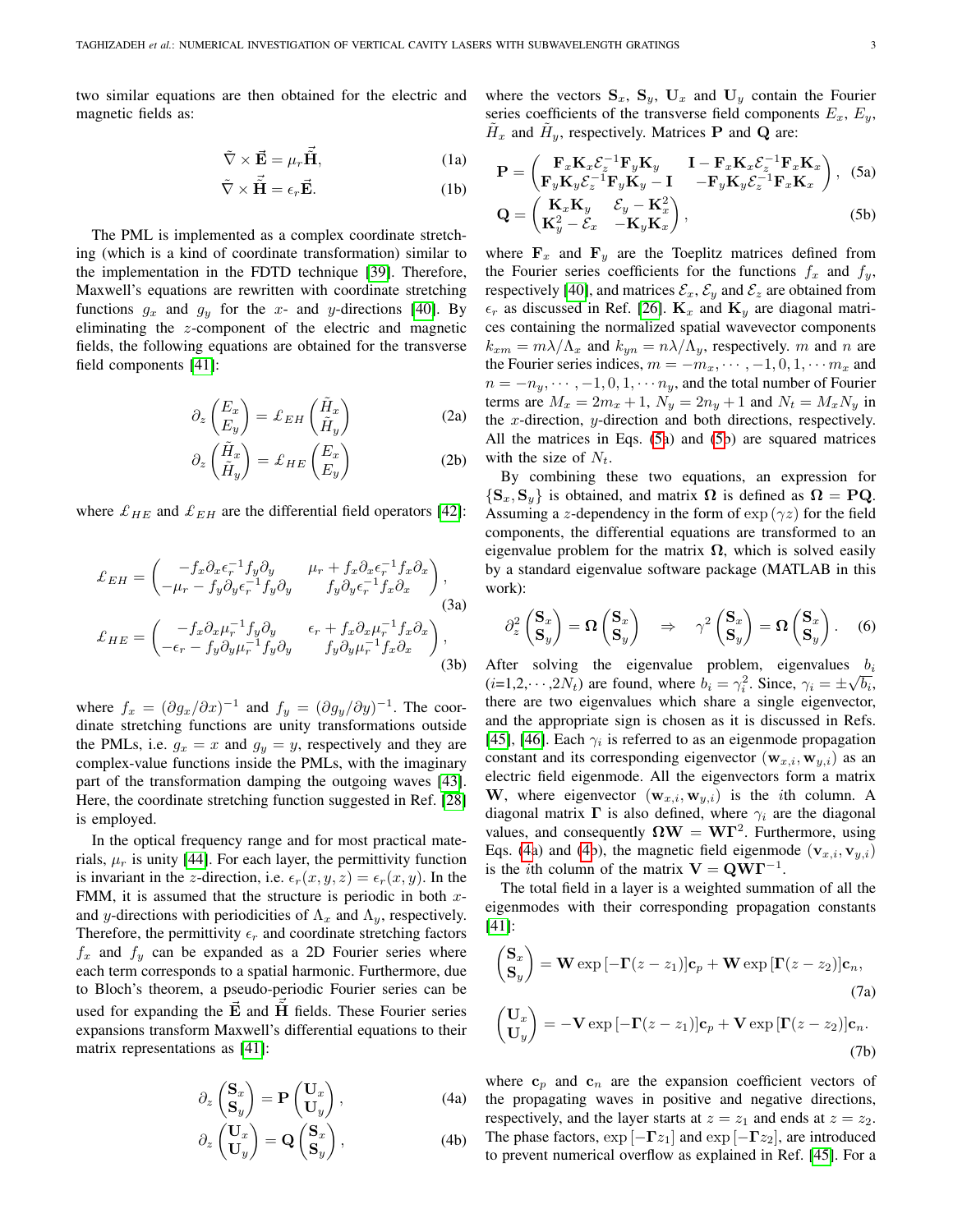given excitation field,  $c_p$  and  $c_n$  can be found by employing appropriate boundary conditions as discussed in section [II-F.](#page-3-0)

#### *C. Structural Mirror Symmetries*

If the permittivity function is an even function of one of the coordinates, the solution to Maxwell's equations will be either even or odd in that coordinate [\[44\]](#page-10-5). Considering only the mirror symmetries of the permittivity function in the transverse directions, four cases are possible for a structure; no symmetry,  $x$ -axis mirror symmetry,  $y$ -axis mirror symmetry, and simultaneous  $x$ - and  $y$ -axis mirror symmetries. In the FMM, the mirror symmetries in real space are transferred to the Fourier space [\[27\]](#page-9-26), and they can be employed to considerably reduce the simulation effort, i.e. time and memory. With no use of mirror symmetries, the size of the eigenvalue problem of  $\Omega$  is  $2N_t$  and the total number of matrix elements is  $4N_t^2$ . If the structure has mirror symmetry in both transverse directions, the matrix size can be reduced to one fourth. Since the eigenvalue computation time is roughly proportional to the third power of the matrix size, employing the two mirror symmetries results in a factor of  $4^3$  (= 64) reduction of the computation time. Moreover, the number of matrix elements is reduced by a factor of  $4^2$  (= 16). The method introduced in Refs. [\[27\]](#page-9-26), [\[47\]](#page-10-8) is implemented in this work to take advantage of the mirror symmetries.

# *D. Homogeneous Layer Eigenmodes*

For a homogeneous layer, i.e. a layer with no variation of the relative permittivity function in transverse directions, the eigenmodes of the layer can be obtained analytically, provided that no PML is included. These eigenmodes correspond to the Rayleigh expansions for diffraction orders [\[26\]](#page-9-25). If the PML is implemented, the eigenmodes can not be found analytically anymore. However, if there are several homogeneous layers, a simple relationship can be found between their eigenmodes, as discussed in Ref. [\[48\]](#page-10-9) for 2D problems. Here, we derive a similar relation for 3D cases. Assume that the eigenvalue problem is solved for free-space and its matrices for the eigenmode electric field and propagation constant are  $W_0$  and  $\Gamma_0$ , respectively. The eigenvalue problem for determining the eigenmodes of layer with permittivity of  $\epsilon_r$  has a solution of  $(W, \Gamma)$ , where

$$
\mathbf{W} = \mathbf{W_0},\tag{8a}
$$

$$
\Gamma^2 = \Gamma_0^2 + (1 - \epsilon_r) \mathbf{I}.
$$
 (8b)

## *E. Two-Dimensional Limit*

If the structure is invariant in one direction, for instance in the y-direction, the 3D problem can be simplified to two individual 2D problems for the TE and TM polarizations. For the TE polarization, the non-zero field components are  $(E_y, \tilde{H}_x, \tilde{H}_z)$ , while for the TM polarization only  $(E_x, E_z, \tilde{H}_y)$  are non-zero. The matrix size for a 2D problem is reduced to half, which results in an eight-fold and fourfold reduction of computational time and required memory, respectively. The expressions for the  $P$  and  $Q$  matrices for the two polarizations can be obtained simply by letting  $\mathbf{K}_y = \mathbf{O}$ :

$$
\Omega = PQ = \begin{pmatrix} \Omega_{11} & O \\ O & \Omega_{22} \end{pmatrix}, \tag{9a}
$$

$$
TM: \Omega_{11} = (\mathbf{F}_x \mathbf{K}_x \mathcal{E}_z^{-1} \mathbf{F}_x \mathbf{K}_x - \mathbf{I}) \mathcal{E}_x, \tag{9b}
$$

$$
TE: \Omega_{22} = (\mathbf{F}_x \mathbf{K}_x \mathbf{F}_x \mathbf{K}_x - \mathcal{E}_y).
$$
 (9c)

Since  $\Omega$  is a block diagonal matrix, its eigenvalues are a combination of the eigenvalues of its block matrices  $\Omega_{11}$  and  $\Omega_{22}$ , which correspond to the TM and TE polarization problems, respectively. Without the PML implementation ( $\mathbf{F}_x = \mathbf{I}$ ), these expressions will be similar to the expressions derived in Refs. [\[49\]](#page-10-10), [\[50\]](#page-10-11). However, the eigenvalue problem for the TM polarization is found based on the electric field  $E<sub>x</sub>$  (instead of the magnetic field  $\tilde{H}_y$ ).

#### <span id="page-3-0"></span>*F. Scattering Matrices*

In order to connect the fields in neighboring layers, the continuity of transverse field components, i.e.  $E_x$ ,  $E_y$ ,  $\tilde{H}_x$ and  $\tilde{H}_y$ , at the layer interfaces should be applied. It results in a linear relationship between the field coefficients,  $c_p$ and  $c_n$  in two neighboring layers. In a multilayer structure, various algorithms can be used to connect the coefficients, such as transfer matrices [\[51\]](#page-10-12), hybrid matrices [\[52\]](#page-10-13), admittance matrices [\[53\]](#page-10-14), and scattering matrices (S-matrices) [\[25\]](#page-9-24), [\[41\]](#page-10-2), [\[54\]](#page-10-15). Among them, the S-matrices are used widely in the literature, due to various advantages such as elegant physical interpretations, unconditional stability and memory efficiency [\[41\]](#page-10-2). There are several variants of S-matrix implementations for the FMM [\[25\]](#page-9-24), [\[41\]](#page-10-2). In the variant implemented in this work, all the layers are separated by a gap composed of freespace [\[41\]](#page-10-2), [\[54\]](#page-10-15). As long as the free-space gap thickness is zero, it has no influence on the performance of the structure. The advantage of using the artificial free-space regions, is that the S-matrices of each layer only depends on the layer itself, not on its adjacent layers [\[41\]](#page-10-2), [\[54\]](#page-10-15). It reduces the numerical effort for the cases where only one layer is changing, since only the S-matrices of that layer should be updated instead of all adjacent layers.

### III. RESONANCE WAVELENGTH AND Q-FACTOR

<span id="page-3-1"></span>The important characteristics of a resonant optical cavity, are the resonance wavelengths  $\lambda_r$  and Q-factors Q of the cavity modes. In this section, several methods for calculating the resonance wavelength and Q-factor, using the FMM, are compared. The advantages and disadvantages of these methods are discussed in section [V-B.](#page-6-0)

#### *A. Quasi-Normal Mode Approach*

Since an optical cavity is leaky, it forms an open system, and the eigenmodes of Maxwell's equations have complex frequencies [\[55\]](#page-10-16), [\[56\]](#page-10-17). These eigenmodes are referred to as quasi-normal modes (QNMs). Using the concept of QNMs provides a convenient framework for working with optical cavities, since the real parts of QNM eigenvalues correspond to the position and the imaginary parts of QNM eigenvalues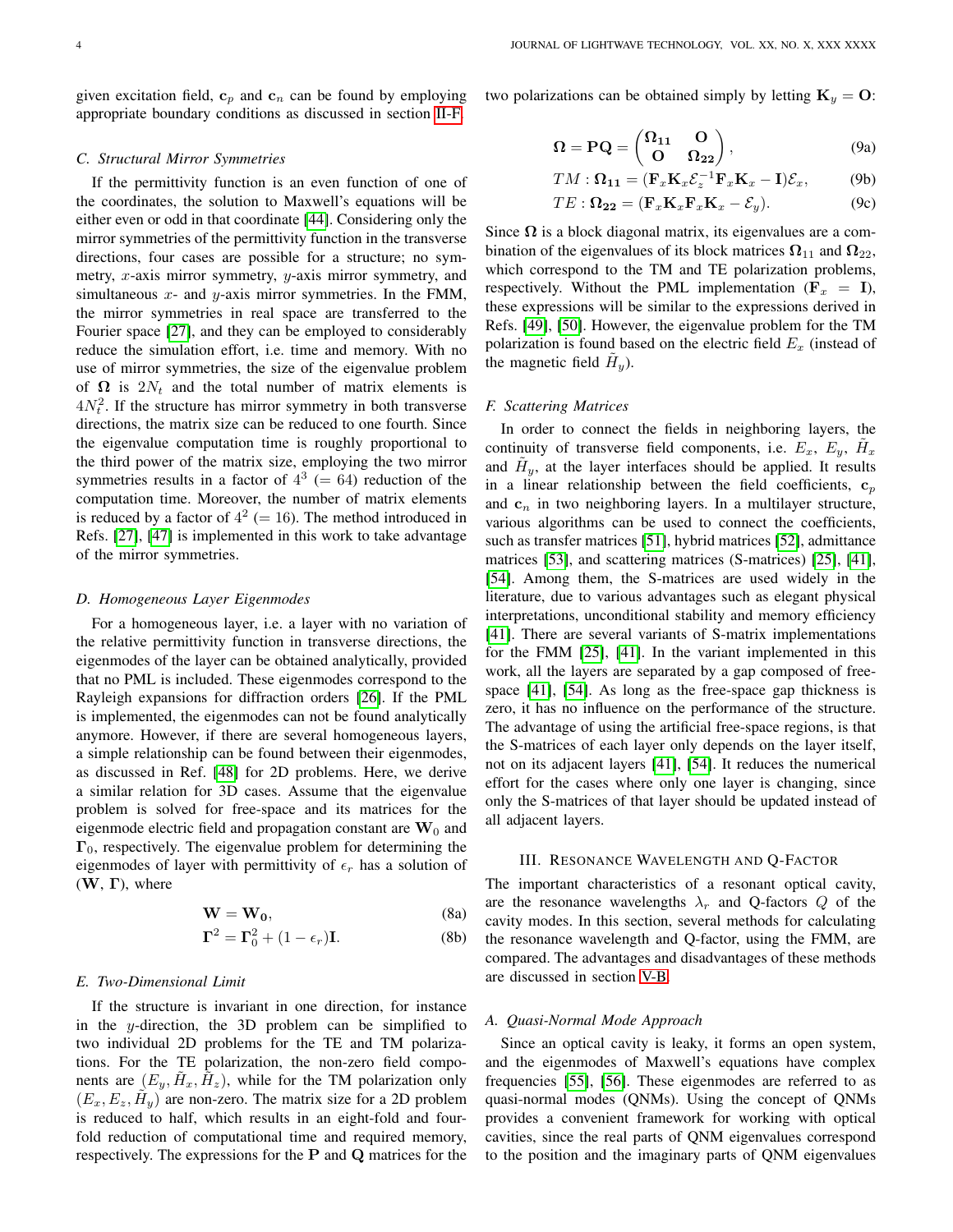correspond to Q-factor of the resonances in the spectral transmissivity [\[57\]](#page-10-18). In the QNM picture, the optical cavity is viewed as a passive open system with only emission out of the cavity and no waves incident to the cavity. Therefore, outgoing boundary conditions should be satisfied for the QNM. In the FMM, the outgoing boundary condition is satisfied in the zdirection [\[38\]](#page-9-35). Using the concept of S-matrices, QNMs can be found as the non-trivial solution of the following equation for  $c_{in}$  approaching zero [\[35\]](#page-9-33):

$$
\mathbf{c}_{out} = \mathbf{S} \mathbf{c}_{in} \quad \rightarrow \quad \mathbf{S}^{-1} \mathbf{c}_{out} = 0, \tag{10}
$$

which corresponds to the poles of the  $S^{-1}$  matrix. In other words, the QNM complex frequencies are those that make the determinant of the  $S^{-1}$  matrix zero. There is an equivalent method, referred to as the round-trip matrix method, which is easier and more efficient to implement in the FMM compared to the first method [\[38\]](#page-9-35). In this approach, the QNMs are found as the eigenmodes of a round-trip matrix U inside the cavity with an eigenvalue of 1. They are found for a complex frequency  $\tilde{\omega}$ , and the QNMs frequency will be the real part of  $\tilde{\omega}$ , and their Q-factor are obtained by  $Q = \Re(\tilde{\omega})/[2\Im(\tilde{\omega})]$ [\[38\]](#page-9-35), [\[58\]](#page-10-19). The round-trip matrix U is obtained at an arbitrary plane inside the cavity by determining the S-matrices seen to the left  $S_{11}^{(left)}$  and right  $S_{11}^{(right)}$ :

$$
\mathbf{U} = \mathbf{S}_{11}^{(right)} \mathbf{S}_{11}^{(left)}.
$$
 (11)

#### *B. Fabry-Perot Approach*

In this approach, the round-trip matrix method is employed in real frequency domain instead of complex frequency plane of the QNM approach, but the phase of eigenvalue of matrix U is considered [\[59\]](#page-10-20). If  $R_r$  is the eigenvalue of matrix U, the resonance wavelength  $\lambda_r$  is found as the wavelength, which makes the phase of  $R_r$  zero, i.e.  $arg(R_r)=0$ . This is equivalent to a constructive interference condition for a complete roundtrip inside the cavity. The Q-factor is then obtained as [\[59\]](#page-10-20):

$$
Q = \frac{\lambda_r}{2(1 - R_r)} \frac{\partial}{\partial \lambda} arg(R_r)
$$
 (12)

where the derivative is evaluated at  $\lambda_r$  where  $arg(R_r)=0$ .

# *C. Spectral Approach*

The most straightforward method for determining the cavity resonances is to consider the reflectivity (or transmissivity) spectrum of an optical cavity, i.e. consider the response to an incident wave. In this method, a notch in the reflectivity spectrum (or a peak in transmissivity spectrum) corresponds to a resonance wavelength. The Q-factor is estimated as the ratio of the resonance wavelength  $\lambda_r$  and the full-width halfmaximum (FWHM) bandwidth of the notch (or peak),  $Q =$  $\lambda_r/\Delta\lambda$ . Regarding the incident wave, one need to ensure that the incident wave can excite the cavity mode, e.g. the incident wave is required to have the same parity as the cavity mode profile.

<span id="page-4-0"></span>Fig. 2. Schematic view of a HCG-based vertical cavity structure used for low-dimensional simulations. (a) 1.5D simulations, (b) 2D simulations, and (c) 2.5D simulations.

## IV. LOW-DIMENSIONAL SIMULATIONS

Similar to other numerical techniques, it is highly demanding in terms of time and memory for the FMM to solve Maxwell's equations for a 3D structure. Thus, it remains an important challenge to develop techniques for reducing the computational effort. For a 3D HCG-based vertical cavity, we will show that it is possible to analyze the structure by considering lower-dimensional structures, as illustrated in Fig. [2.](#page-4-0) Thus, by performing low-dimensional simulations, one can estimate the cavity loss in each transverse direction separately. This approach is particularly useful for optimizing the in-plane heterostructure design, leading to a huge speed improvement, compared to full 3D simulations. Firstly, a so-called 1.5 dimensional (1.5D) simulation is carried out, where only one period of the HCG is used, and the structure is assumed to be uniform in the  $y$ -direction. Indeed, it is a two-dimensional (2D) simulation for a structure with an infinite number of grating periods due to the periodic boundary condition in the  $x$ -direction. This 1.5D simulation can be employed to compute the reflectivity, transmissivity and cavity dispersion. For a 2D simulation, a finite number of grating periods is considered as illustrated in Fig. [2\(](#page-4-0)b), and the structure is assumed to be uniform in the y-direction, similar to the 1.5D case. Absorbing boundary conditions are implemented in the x-direction. A 2D simulation can be employed to estimate the loss in the x-direction, and also to design a heterostructure in this direction. Figure [2\(](#page-4-0)c) shows a structure used for 2.5 dimensional (2.5D) simulations, in which only a single grating period is considered, similar to the 1.5D structure. However, the structure is not uniform in the  $y$ -direction any more, and absorbing boundary conditions are employed in this direction. A 2.5D simulation can be utilized to design an in-plane

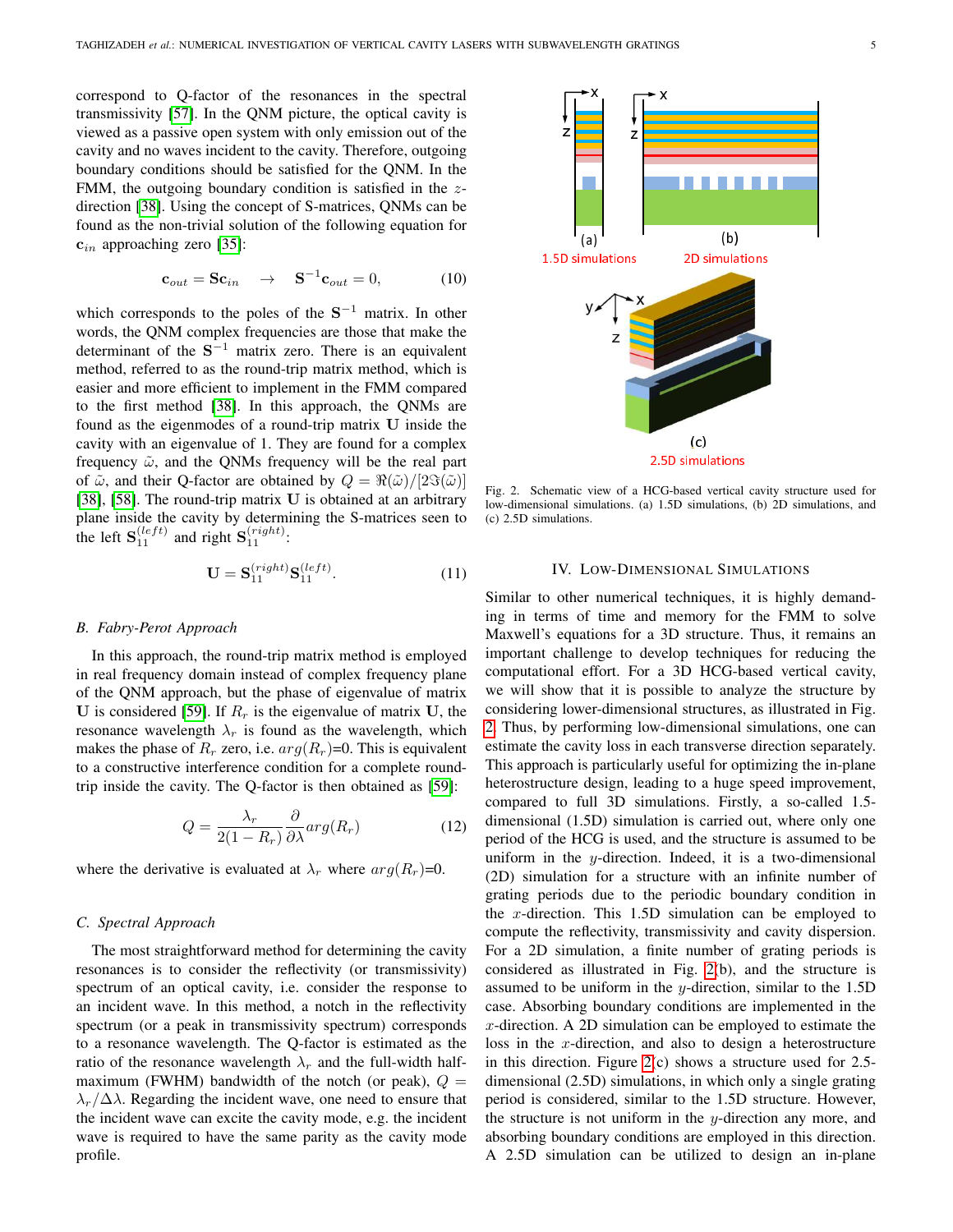heterostructure in the y-direction.

The photon life-time of an optical cavity quantifies the decay rate of the energy from the cavity, and is related to the Q-factor of the cavity as  $\tau = Q/\omega$ . Photons can escape from the cavity in any direction. Assuming a box surrounding the cavity structure, three photon life-times  $\tau_x$ ,  $\tau_u$  and  $\tau_z$  are defined, which quantifies the cavity decay rates corresponding to different propagation directions, in the  $x$ -,  $y$ or z-directions, respectively. If we assume the cavity losses in different directions are not correlated, a simple relationship is obtained for  $\tau$  or equivalently the Q-factor as:

$$
\frac{1}{\tau} = \frac{1}{\tau_x} + \frac{1}{\tau_y} + \frac{1}{\tau_z},
$$
\n(13a)

$$
\frac{1}{Q} = \frac{1}{Q_x} + \frac{1}{Q_y} + \frac{1}{Q_z},
$$
\n(13b)

where  $Q_i = \omega \tau_i$  with  $i=x, y, z$  are the Q-factors corresponding to the each direction. For a HCG-based cavity,  $Q_z$ ,  $Q_x$  and  $Q_y$  can be estimated by performing 1.5D, 2D and 2.5D simulations of the structure, respectively. Furthermore, the resonance wavelength of the cavity can be estimated using the cavity dispersion as discussed in Ref. [\[20\]](#page-9-19). Therefore, it is possible to estimate the resonance wavelength and Q-factor of a cavity mode without performing a full 3D simulation.

# V. NUMERICAL EXAMPLES

In this section, we provide several numerical simulation examples of HCG-based vertical cavities. The considered structure is the hybrid VCL structure for optical interconnect applications at 1550-nm wavelength reported in Ref. [\[8\]](#page-9-7). It consists of a dielectric DBR, an InP active region, and a grating layer formed in the Si layer of an Si-on-insulator (SOI) wafer. The parameters for the structure are summarized in Table [II.](#page-5-0) The HCG is designed to be highly reflective (above 99.9%) for TM-polarized light at 1550-nm wavelength, and having a bandwidth larger than 50 nm. The thickness of the air gap layer between the III-V and low-index gap layer is designed to result in constructive interference, considering the reflection phase of the HCG. If PMLs are required for simulations, the thicknesses are chosen as 0.5 and 2  $\mu$ m in the x- and ydirections, respectively. If not stated otherwise, the grating layer comprises 14 grating bars with a period of 640 nm and a bar width of  $371.2$  nm, and is terminated to Si in the xdirection. The grating bars are 6  $\mu$ m long in the y-direction, where the last 3  $\mu$ m section has a smaller width of 315.5 nm to form a heterostructure in the y-direction (c.f. Fig. 6). Firstly, the convergence behavior of the resonance wavelength and Q-factor of a cavity mode is investigated in both transverse directions, and the difference in the convergence rate of these two quantities is discussed. Secondly, three different numerical techniques for calculating the Q-factor are compared. Next, the validity of low-dimensional simulations is tested for the example HCG-based cavity. Finally, a vertical cavity with an in-plane heterostructure is designed and investigated by using the low-dimensional simulation technique.

<span id="page-5-0"></span>TABLE II LAYER REFRACTIVE-INDICES AND THICKNESSES USED IN SIMULATIONS.

| Layer name       | Refractive<br>index           | <b>Thickness</b>   | Comment                       |
|------------------|-------------------------------|--------------------|-------------------------------|
| Superstrate      | $n_{sub}=1$                   | $t_{sup} = \infty$ | Air infinite half<br>space    |
| DBR-h            | $n_h = 3.48$                  | $t_h$ =111.4 nm    | 4-pairs                       |
| DBR-1            | $n_1 = 1.48$                  | $t_1 = 261.8$ nm   | Si/SiO <sub>2</sub> DBR       |
| <b>III-V</b>     | $n_a = 3.166$                 | $t_a$ =704.4 nm    | InP active region             |
| Low-index<br>gap | $n_c = 1.0$                   | $t_c$ =704.4 nm    | Air                           |
| Grating          | $n_h = 3.48$ ,<br>$n_l = 1.0$ | $t_a = 430$ nm     | Si grating                    |
| Substrate        | $n_{sub}=1.48$                | $t_{sub} = \infty$ | $SiO2$ infinite half<br>space |

## <span id="page-5-1"></span>*A. Convergence Rates*

To confirm the validity of our simulator based on the FMM, the convergence behavior has been investigated by evaluating the resonance wavelength and Q-factor parameters as a function of the total number of Fourier terms  $N_t$  (= $M_xN_y$ ). Numerically, if the relative error of the desired parameter is within the acceptable error, we say that the simulation has converged. In this work, the relative error of a parameter is defined with respect to its previous value, which is obtained for the nearest and smaller  $N_t$ . By performing complete 3D simulations of a HCG-based cavity, it is practically impossible to determine the  $M_x$  and  $M_y$  values, which guarantee convergence, due to the very long simulation time required. However, by employing the low-dimensional simulations, one can estimate the required number of Fourier terms in the  $x$ - and  $y$ -directions separately, and use those numbers for a subsequent 3D simulation. Therefore, we investigate the convergence of resonance wavelength and Q-factor of the fundamental mode for the example HCG-based cavity in 2D and 2.5D simulations as a function of number of Fourier terms in the x-direction,  $M_x$ , and y-direction,  $N_y$ , respectively.

Figures [3\(](#page-6-1)a) and (b) illustrate the convergence test of the resonance wavelength and Q-factor of the fundamental cavity mode for 2D simulations. Similarly, Figs. [3\(](#page-6-1)c) and (d) show similar graphs in 2.5D simulations. In both 2D and 2.5D simulations, the convergence rate for Q-factor is lower than that of the resonance wavelength by approximately three orders of magnitude, which has been also reported for other numerical techniques, e.g., FDFD [\[60\]](#page-10-21). This can be explained by using the analytic expression for the Q-factor in Fabry-Perot cavities [\[61\]](#page-10-22):

$$
Q = -\frac{2\pi n_{c,g} t_{\text{eff}}}{\lambda_r} \frac{1}{\ln(r_1 r_2)},
$$
(14)

where  $t_{\text{eff}}$  is the effective cavity length considering the mirror penetration depths,  $n_{c,q}$  is the group refractive index of the cavity, and  $r_1$  and  $r_2$  are the reflectivity amplitudes for the two cavity mirrors. If the only uncertainties are in the value of  $r_1$  and  $r_2$ , the uncertainty in the mode Q-factor will be:

$$
\frac{\Delta Q}{Q} = -Q\left(\frac{\Delta r_1}{r_1} + \frac{\Delta r_2}{r_2}\right). \tag{15}
$$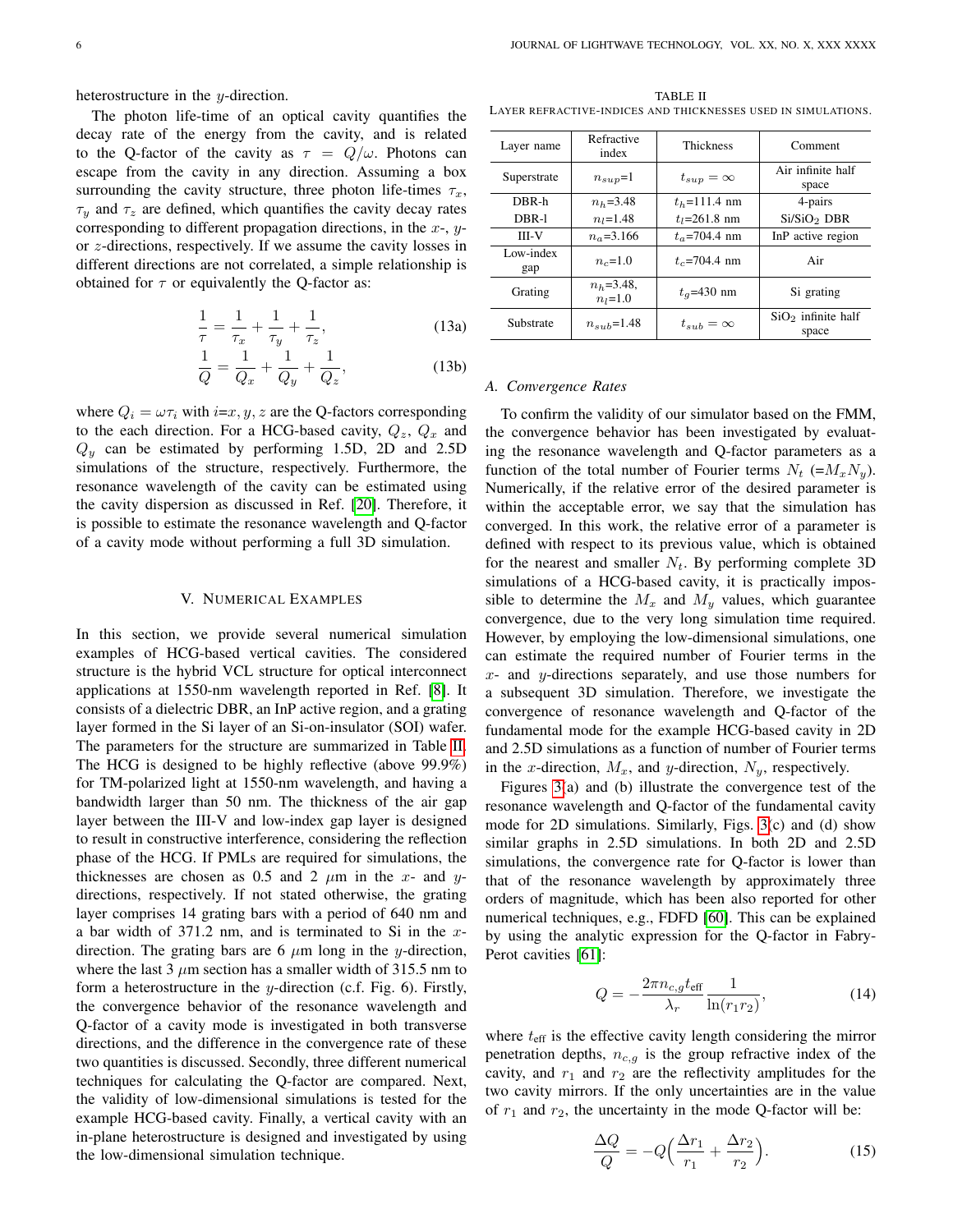

<span id="page-6-1"></span>Fig. 3. (a),(c) Resonance wavelength, and (b),(d) Q-factor of the fundamental mode for the example HCG-based vertical cavity in (a),(b) 2D simulations versus  $M_x$ , and (c),(d) 2.5D versus  $N_y$ . The insets show the relative error. The uncertainty of the resonance wavelength is approximately three orders of magnitude smaller than for the Q-factor. If the number of Fourier terms is larger than  $M_x=185$  and  $N_y=87$  in the x- and y-directions respectively, the uncertainty in resonance wavelength and Q-factor value will be less than 0.01 and 5 %, respectively.

Therefore, the relative error of the Q-factor is approximately Q-times higher than that of the reflectivity amplitude. On the other hand, the resonance wavelength is determined by the constructive interference condition as  $\lambda_r = 4\pi n_c t_c/(\phi_1 +$  $\phi_2 - 2m\pi$ , where m is the longitudinal mode order, and  $\phi_1$  and  $\phi_2$  are the reflectivity phases of mirrors. Using this expression, the uncertainty of the resonance wavelength is on the same order as that of the mirror reflectivity phases. Since the reflectivity phase and amplitude have a similar convergence rate, the Q-factor shows a convergence rate which is lower by its value, compared to the convergence rate of resonance wavelength. Practically, if an uncertainty of 5% for the Qfactor is acceptable,  $M_x=185$  and  $N_y=87$  are the minimum required number of Fourier terms in the  $x$ - and  $y$ -directions, respectively. It should be noted that the number of Fourier terms should be increased for an increasing number of grating bars or lengths of the grating bars, in order to obtain a specific relative error in the calculations. For a grating comprising  $N<sub>q</sub>$ grating bars, if  $M_x$  is chosen to be  $14N_g+1$  the calculation errors empirically does not exceed 5% and 0.01% for the Qfactor and resonance wavelength of cavity mode, respectively.

# <span id="page-6-0"></span>*B. Q-factor Comparison*

In this section, the Q-factor and resonance wavelength of the fundamental mode for the example HCG-based cavity are computed with the three methods explained in section [III.](#page-3-1) Although, for this comparison 2D simulations are performed here due the much less required simulation effort, 3D simulations will lead to a similar conclusion. For the QNM approach, the modes are determined by iterating the frequency in the complex plane until the eigenvalue of the matrix U become unity. The resonance wavelength is usually found in less than 10 iterations. But depending on the initial guess for resonance



<span id="page-6-2"></span>Fig. 4. (a) Evolution of eigenvalue phase of the round-trip matrix U as a function of wavelength for the example HCG-based cavity (2D simulation). Each line corresponds to a transverse mode which is also shown as an inset, and the resonance wavelength is at its intersection with zero phase line. (b) Reflectivity spectrum in linear scale (blue solid-line) and transmissivity spectrum in log scale (red dashed-line) of the example HCG-based cavity to an incident Gaussian beam with  $6 \mu m$  beam waist width. The resonance wavelength is at  $\lambda_r$ =1549.06. All the insets field profiles are normalized  $|H_y|$ of the structure (in dB scale).

wavelength and the cavity Q-factor, more iterations may be required. For the Fapry-Perot approach, the eigenvalues of the round-trip matrix U are calculated as a function of the real frequency. For the implementation, the eigenvalues  $R_r$ are computed for several wavelengths close to the estimated resonance wavelength. The resonance wavelength can be then found by interpolation or extrapolation of the eigenvalue phase, to the wavelength where  $arg(R_r)$  becomes zero. Figure [4](#page-6-2) shows the phase of several eigenvalues of matrix U as a function of wavelength. Each line corresponds to a transverse mode, and its intersection with zero gives the resonance wavelength of that mode. The corresponding mode profile is shown in the inset. Finally, for the spectral approach, the fundamental mode of the HCG-based cavity is excited by a Gaussian wave from the superstrate. The reflectivity and transmissivity spectra are shown in Fig. [4\(](#page-6-2)b) and the normalized field profile at the resonance wavelength is also shown in the inset.

Table [III](#page-7-0) compares the simulation results from the three methods. The two methods employing the round-trip matrix U, result in approximately similar values for both the resonance wavelength and Q-factor (their relative difference is less than  $10^{-7}$  for the resonance wavelength and  $10^{-3}$  for the Q-factor). These negligible differences can be attributed to the round-off errors in the calculations and is less than the uncertainty of the computations. The spectral approach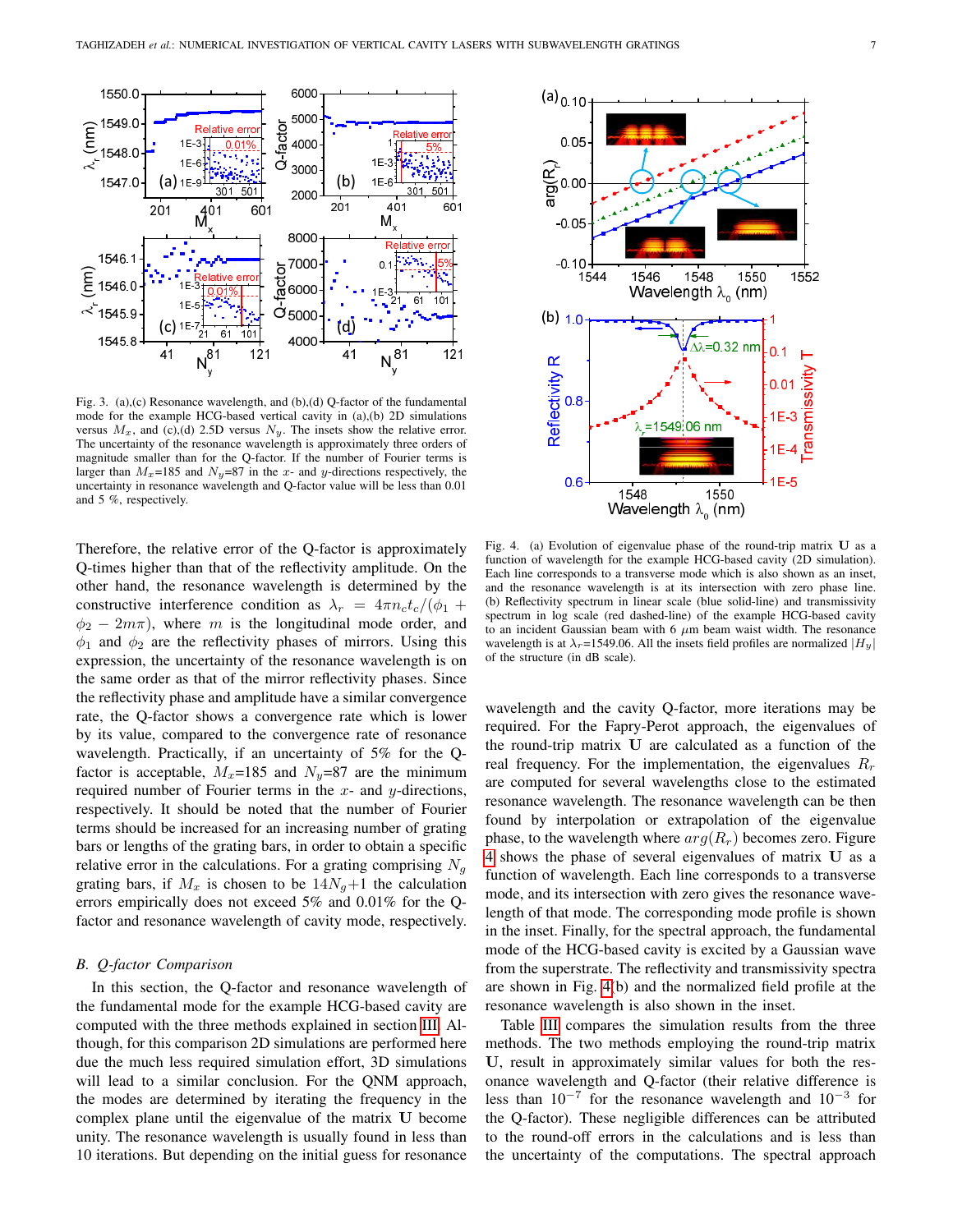<span id="page-7-0"></span>TABLE III RESONANCE WAVELENGTH  $\lambda_r$  and Q-FACTOR Q OF THE FUNDAMENTAL MODE FOR THE EXAMPLE HCG-BASED CAVITY OBTAINED FROM THREE DIFFERENT METHODS.

| Method           | <b>ONM</b> | Fabry-Perot | Spectral |
|------------------|------------|-------------|----------|
| $\lambda_r$ (nm) | 1549.0622  | 1549.0621   | 1549.06  |
| Q                | 4775.96    | 4781.52     | 4840     |

provides a slightly different values compared to other methods, especially for the Q-factor, since the exact value of the FWHM bandwidth is difficult to evaluate for a large Q-factor mode.

Although these three methods lead to approximately the same value for the cavity resonance wavelength and Q-factor, they are different from the numerical point of view. The main advantage of the QNM approach is that it can determine the resonance with an inaccurate initial guess for the resonance wavelength. However, this method can only find a single cavity mode for each function call. If there are several closely-spaced resonances, Fabry-Perot approach is much more efficient, since it can find all the resonance wavelengths and their Q-factor in one function call. Therefore, the Fabry-Perot method is suitable for determining several transverse modes of a HCGbased cavity. The spectral method takes the longest time, since it requires a wavelength scan with a fine resolution, particularly for a high Q-factor mode. Furthermore, the incident wave should be able to excite the mode efficiently, which could be difficult for modes with unknown or unusual spatial profiles.

## *C. Cavity Dispersion*

Recently, it has been shown that the dispersion of a vertical cavity, i.e., the relation between the frequency  $\omega$  and inplane wavevector components  $k_x$  or  $k_y$  of a cavity mode, can be engineered by using the HCG as reflector and designing the dispersion of the HCG [\[20\]](#page-9-19), [\[21\]](#page-9-20), [\[62\]](#page-10-23). The dispersion curvature is the second-order derivative of the frequency of a propagating mode with respect to the in-plane wavevector, and its inverse can be interpreted as an effective photon mass along the wavevector direction. As discussed in Ref. [\[20\]](#page-9-19), the dispersion curvatures along transverse directions can be engineered in HCG-based vertical cavities to have a specific positive, zero, or negative value. The control of dispersion characteristics opens a way to engineer the enhancement of the spontaneous emission through the Purcell factor [\[63\]](#page-10-24) or control the properties of polariton lasers [\[64\]](#page-10-25). Furthermore, the freedom of engineering the cavity dispersion or equivalently the photon effective mass enables us to realize interesting inplane heterostructures [\[20\]](#page-9-19), and plays an important role in controlling the importance of disorder effects as shown for photonic crystal lasers [\[65\]](#page-10-26). Here, the method for rigorous calculation of the cavity dispersion is shown for the example HCG-based vertical cavity. For dispersion calculation 1.5D simulation is performed, since a unit cell of the structure is required for computing the dispersion.

Figure [5\(](#page-7-1)a) illustrates the transmissivity contour map of the test HCG-based cavity as a function of the wavelength and incident angle in the  $x$ -direction. As explained in section [III,](#page-3-1) the mode resonance frequency  $\omega$  corresponds to the peak in



<span id="page-7-1"></span>Fig. 5. (a) Contour maps of the transmissivity (color scale) versus incident angle  $\theta$  and wavelength  $\lambda_0$  for the example HCG-based vertical cavity to a TM-polarized plane-wave. The incident angle is defined with respect to the normal direction to the grating surface in the x-direction. The white dashedline shows designed resonance wavelength of 1550 nm wavelength. The bright line in the contour map shows the cavity mode and its dispersion characteristic. (b) Cavity dispersion in the x-direction (red) or  $y$ -direction (blue), for the example HCG-based cavity. The calculated dispersion curvatures,  $\partial^2 \omega / \partial k_{x,y}^2$ are 64.2 and 266.9 m<sup>2</sup>/s for the x- and y-directions, respectively.

the transmissivity spectrum, which is shown as the bright line in the contour map. Since the dispersion calculation requires the cavity mode frequency graph as a function of in-plane wavevector, all three methods explained in section [III](#page-3-1) can be applied. The dispersion graphs computed with QNM approach for the  $x$ - and  $y$ -directions are illustrated in Fig. [5.](#page-7-1) The Fabry-Perot and spectral methods will also lead to the same dispersion graphs. The dispersion curvatures for  $x$ - and  $y$ directions, i.e.  $\partial^2 \omega / \partial k_{x,y}^2$ , are calculated to be 64.2 m<sup>2</sup>/s and  $266.9 \text{ m}^2$ /s, respectively.

# *D. Low-Dimensional Simulation Examples*

In order to prove the accuracy of low-dimensional simulations in modeling the HCG-based cavity, we perform 2D, 2.5D and 3D simulations of the test structure. Table [IV](#page-8-0) shows the simulation results. By performing a 2D and a 1.5D simulation of the structure to estimate  $Q_{2D}$  and  $Q_z$ , respectively,  $Q_x$  can be determined:  $1/Q_{2D} = 1/Q_z + 1/Q_x$ . Similarly, a 2.5D simulation estimates  $Q_{2.5D}$ , which determines  $Q_y$  by using the relation,  $1/Q_{2.5D} = 1/Q_z + 1/Q_y$ . Then, by inserting the  $Q_x$ ,  $Q_y$ , and  $Q_z$  values into Eq. [\(13b](#page-5-1)), the total Q-factor  $Q$  can be estimated. As shown in Table [IV,](#page-8-0) this Q value determined from low-dimensional simulations agrees well with the  $Q_{3D}$  value that is directly obtained from a 3D simulation. The relative difference between these two Q-factors is less than 1%. In addition, once the band-edge frequency and band-edge curvature are known for the core and cladding of the vertical cavity, the original 3D problem becomes a 2D photonic well problem, from which the resonance wavelengths of the modes can be estimated as explained in Ref. [\[20\]](#page-9-19). Therefore, the resonance wavelengths and Q-factor of modes can be estimated without performing a 3D simulation. The time required for performing all 1.5D, 2D and 2.5D simulations is approximately two orders of magnitude shorter than that for a single 3D simulation.

#### *E. In-plane Heterostructure*

An in-plane heterostructure can be formed in a HCG-based cavity by introducing variations of the grating parameters in the  $x$ - and  $y$ -directions, as shown in Fig. [6](#page-8-1) [\[20\]](#page-9-19). These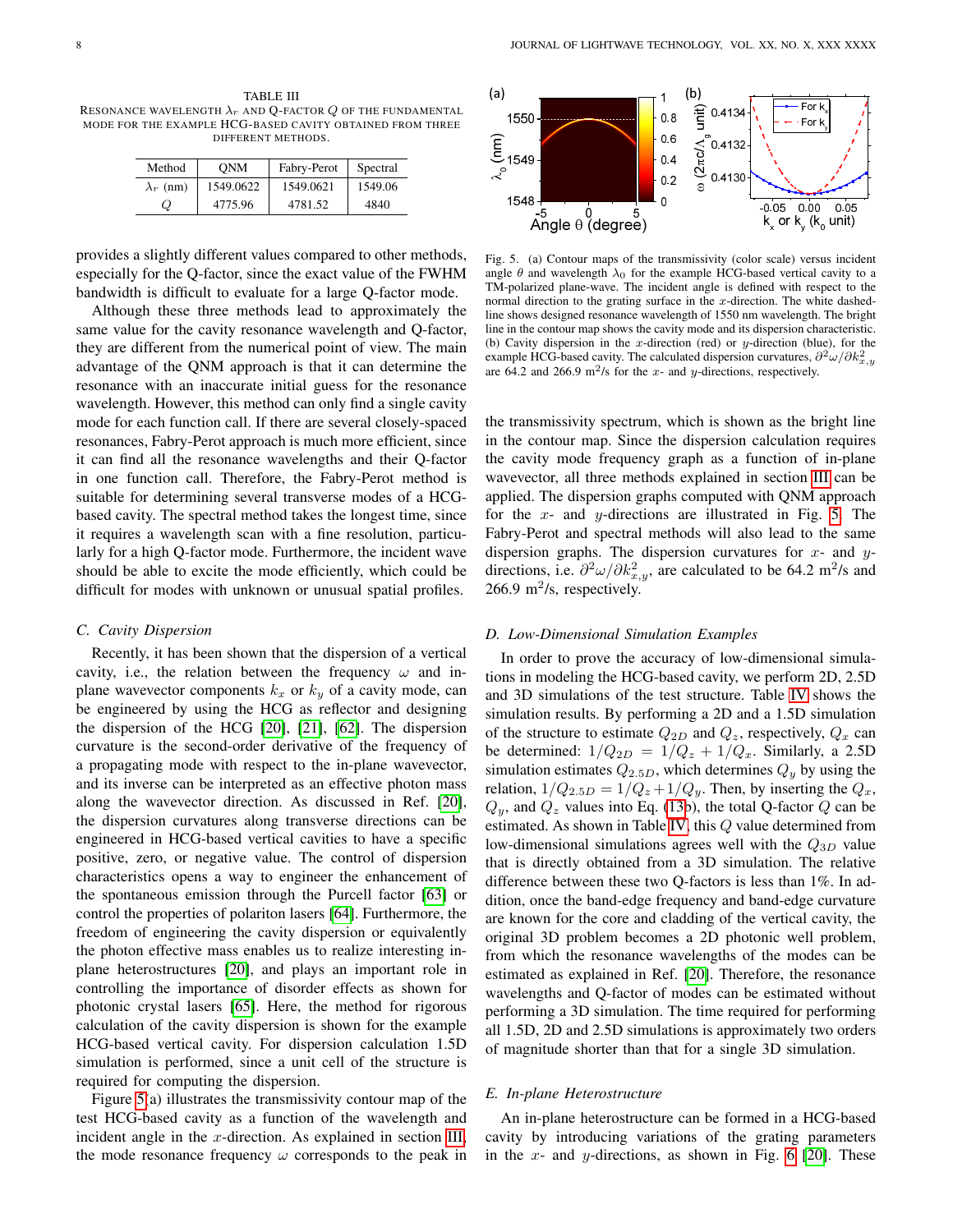<span id="page-8-0"></span>TABLE IV LOW-DIMENSIONAL SIMULATION RESULTS FOR THE EXAMPLE HCG-BASED VERTICAL CAVITY.

| Simulation | $\lambda_r$ (nm) | O-factor            | Result in            |
|------------|------------------|---------------------|----------------------|
| 1.5D       | 1550.00          | $Q_{1.5D} = 118098$ | $Q_z = 118098$       |
| 2D         | 1549.0621        | $Q_{2D} = 4777$     | $Q_r = 4978$         |
| 2.5D       | 1546.1032        | $Q_{2.5D}$ =4622    | $Q_y = 4811$         |
| 3D         | 1545.26          | $Q_{3D} = 2308$     | Eq. $[13(b)]$ Q=2303 |

variations can be realized by changing the grating bar width in the e-beam lithography process. Here, we are particularly interested in photonic well structures for implementing efficient transverse mode confinement, which is essential for laser applications. In this section, it is discussed how to design an effective barrier in the  $x$ -direction, with a similar approach being applicable for the y-direction. In a vertical cavity heterostructure, there are three different loss mechanisms; vertical out-coupling loss through mirrors, lateral outcoupling loss through the in-plane barriers, and scattering loss due to the refractive-index perturbation of the cavity by the heterostructure [\[19\]](#page-9-18). For our example 2D HCG-based cavity with a heterostructure in the x-direction only, both mirrors are designed to be highly-reflective (reflectivity above 99.99%), which results in a low vertical out-coupling loss. Figure [7\(](#page-8-2)a) shows the Q-factors of two transverse modes as a function of the barrier length  $L_{bx}$  for three barrier heights  $\Delta\omega$ . In all cases, the Q-factor saturates as the barrier length  $L_{bx}$ increases. A smaller barrier height requires a longer barrier length for saturation, and results in a higher Q-factor since the scattering loss becomes smaller. The barrier length in the transverse directions should be at least several times the barrier penetration depth, in order to have an effective barrier. Otherwise, the optical mode tail will tunnel through the barrier region and leak out, resulting in additional lateral loss. For a large-enough barrier length, a smaller barrier height is advantageous, since it results in a smaller perturbation and consequently less scattering loss. However, it should be noted that the optical mode size will be larger for a smaller barrier height, since it will penetrate farther into the barrier region.

The barriers can be formed adiabatically or abruptly, as shown in Figs. [6\(](#page-8-1)a) and (b), respectively. Figure [7\(](#page-8-2)b) compares the Q-factor of the fundamental mode as a function of mode size, barrier height, and barrier type (abrupt or adiabatic), given the barrier lengths are identical. Comparing Cases 1 and 3 shows that the adiabatic barrier leads to a higher Q-factor and a larger mode size. The higher Q-factor can be attributed to less scattering loss. Comparison of Cases 2 and 3 shows that a smaller barrier height results less scattering loss and a larger mode size.

## VI. CONCLUSION

The HCG-based vertical cavity laser is an emerging microcavity structure with promising applications. However, the modeling of its optical characteristics is highly demanding, due to the lack of cylindrical symmetry in the structure, rendering it a genuine 3D problem with vectorial nature. In this work, to tackle this numerical challenge, a fully-vectorial 3D simulator,



<span id="page-8-1"></span>Fig. 6. (a) Cross-sectional schematic of a grating bar in the  $x-z$  plane (top), and  $x-y$  plane (middle) for HCG-based vertical cavity with an in-plane heterostructure, which forms as a photonic well with (a) Abrupt-type barrier, and (b) Adiabatic-type barrier. The grating bar width  $W<sub>q</sub>$  is varied along the xand y-directions to make a heterostructure with the well sizes of  $L_x$  and  $L_y$ . The corresponding spatial profile of energy bandedge for the heterostructure is shown schematically below it.



<span id="page-8-2"></span>Fig. 7. (a) Q-factors of the fundamental and first-order transverse mode in the example HCG-based cavity structure as a function of barrier length  $L_{bx}$ , for a abrupt-barrier with height of 1.1 meV (in blue), 2.2 meV (in red), and 3.3 meV (in green). (b) Q-factors of the fundamental mode in (a) versus its mode size for several different barrier cases. The mode size is defined as the width, where the field amplitude drops to  $1/e$  of its maximum value.

based on the Fourier modal method, has been implemented and optimized using structural symmetries and absorbing boundary conditions. Using this simulator, several techniques for computing the Q-factor and resonance frequency have been compared, which shows that the Fabry-Perot approach is the most efficient for handling HCG-based cavities with a few transverse modes. It also reveals that the uncertainty in the Q-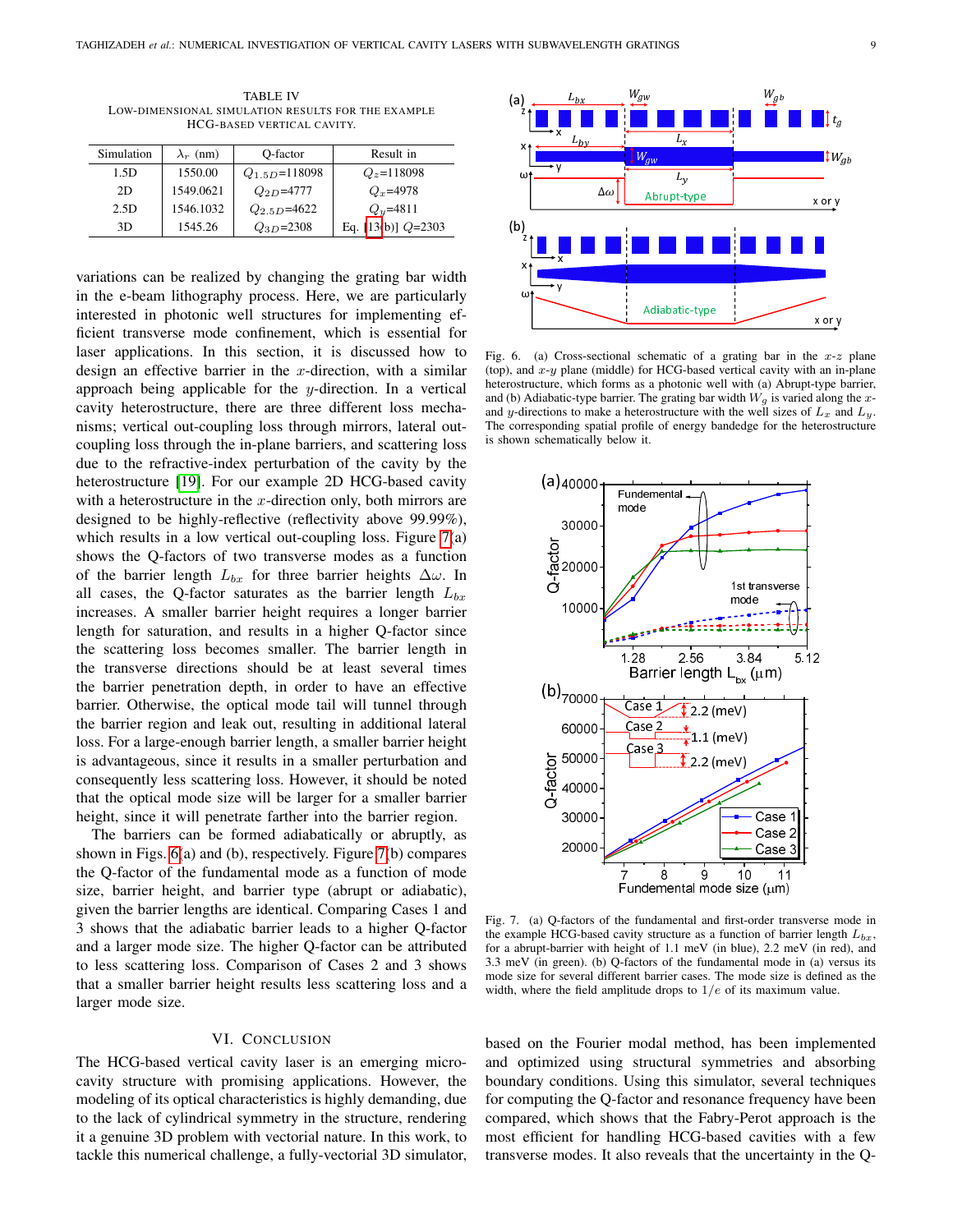factor calculations is inherently larger by a factor given by the Q-factor itself compared to the uncertainty of the resonance frequency calculation. Furthermore, a method for analyzing a 3D structure by performing consecutive lower-dimensional simulations, has been proposed and tested. This method can accurately estimate the Q-factor, with much less computational effort, i.e. simulation time and memory, compared to a 3D simulation. Finally, using the numerical techniques discussed here, various in-plane heterostructures for transverse confinement have been investigated, which shows that adiabatically-defined heterostructure reduces the optical loss as well as providing good transvese confinement.

# ACKNOWLEDGMENT

The authors gratefully acknowledge support from the Danish Council for Independent Research (Grant No. 0602- 01885B), the Innovation Fund Denmark through the HOT project (Grant No. 5106-00013B), as well as Villum Fonden via the NATEC Centre of Excellence.

#### **REFERENCES**

- <span id="page-9-0"></span>[1] D. A. B. Miller, "Optical interconnects to electronic chips," *Applied Optics*, vol. 49, no. 25, pp. F59–F70, 2010.
- <span id="page-9-1"></span>[2] H. Dalir and F. Koyama, "29 GHz directly modulated 980 nm verticalcavity surface emitting lasers with bow-tie shape transverse coupled cavity," *Applied Physics Letters*, vol. 103, no. 9, p. 091109, 2013.
- <span id="page-9-2"></span>[3] W. H. Hofmann, P. Moser, and D. Bimberg, "Energy-Efficient VCSELs for Interconnects," *IEEE Photonics Journal*, vol. 4, no. 2, pp. 652–656, 2012.
- <span id="page-9-3"></span>[4] E. P. Haglund, S. Kumari, P. Westbergh, J. S. Gustavsson, G. Roelkens, R. Baets, and A. Larsson, "Silicon-integrated short-wavelength hybridcavity VCSEL," *Optics Express*, vol. 23, no. 26, pp. 33 634–33 640, dec 2015.
- <span id="page-9-4"></span>[5] I.-S. Chung and J. Mork, "Silicon-photonics light source realized by IIIV/Si-grating-mirror laser," *Applied Physics Letters*, vol. 97, no. 15, p. 151113, 2010.
- <span id="page-9-5"></span>[6] G. C. Park, W. Xue, E. S. Jesper Mørk, and I.-S. Chung, "III-V/SOI vertical cavity laser structure for 120 Gbit/s speed," in *Advanced Photonics*, vol. JT5A, 2015, p. JT5A.2.
- <span id="page-9-6"></span>[7] P. Viktorovitch, C. Sciancalepore, B. B. Bakir, X. Letartre, and C. Seassal, "Double photonic crystal vertical-cavity surface-emitting lasers," in *Proceedings of SPIE*, vol. 8633, 20135, p. 863302.
- <span id="page-9-7"></span>[8] G. C. Park, W. Xue, A. Taghizadeh, E. Semenova, K. Yvind, J. Mørk, and I.-S. Chung, "Hybrid vertical-cavity laser with lateral emission into a silicon waveguide," *Laser & Photonics Reviews*, vol. 9, no. 3, pp. L11–L15, 2015.
- <span id="page-9-8"></span>[9] C. Mateus, M. Huang, L. Chen, C. Chang-Hasnain, and Y. Suzuki, "Broad-Band Mirror (1.121.62 um) Using a Subwavelength Grating," *IEEE Photonics Technology Letters*, vol. 16, no. 7, pp. 1676–1678, 2004.
- <span id="page-9-9"></span>[10] R. Magnusson and M. Shokooh-Saremi, "Physical basis for wideband resonant reflectors," *Optics Express*, vol. 16, no. 5, pp. 3456–3462, 2008.
- <span id="page-9-10"></span>[11] Y. Zhou, M. Moewe, J. Kern, M. C. Huang, and C. J. Chang-Hasnain, "Surface-normal emission of a high-Q resonator using a subwavelength high-contrast grating," *Optics Express*, vol. 16, no. 22, pp. 17 282–17 287, 2008.
- <span id="page-9-11"></span>[12] T. T. Wu, S. H. Wu, T. C. Lu, and S. C. Wang, "GaN-based high contrast grating surface-emitting lasers," *Applied Physics Letters*, vol. 102, no. 8, p. 081111, 2013.
- <span id="page-9-12"></span>[13] M. C. Huang, Z. Y., and C. J. Chang-Hasnain, "A surface-emitting laser incorporating a high-index-contrast subwavelength grating," *Nature Photonics*, vol. 1, p. 119, 2007.
- <span id="page-9-13"></span>[14] M. C. Y. Huang, Y. Zhou, and C. J. Chang-Hasnain, "A nanoelectromechanical tunable laser," *Nature Photonics*, vol. 2, no. 3, pp. 180–184, 2008.
- <span id="page-9-14"></span>[15] I.-S. Chung, V. Iakovlev, A. Sirbu, A. Mereuta, A. Caliman, E. Kapon, and J. Mork, "Broadband MEMS-Tunable High-Index-Contrast Subwavelength Grating Long-Wavelength VCSEL," *IEEE Journal of Quantum Electronics*, vol. 46, no. 9, pp. 1245–1253, 2010.
- <span id="page-9-15"></span>[16] I.-S. Chung, J. Mork, P. Gilet, and A. Chelnokov, "Subwavelength grating-mirror VCSEL with a thin oxide gap," *IEEE Photonics Technology Letters*, vol. 20, no. 2, pp. 105–107, 2008.
- <span id="page-9-16"></span>[17] D. Fattal, J. Li, Z. Peng, M. Fiorentino, and R. G. Beausoleil, "Flat dielectric grating reflectors with focusing abilities," *Nature Photonics*, vol. 4, p. 466, 2010.
- <span id="page-9-17"></span>[18] L. Carletti, R. Malureanu, J. Mørk, and I.-S. Chung, "High-indexcontrast grating reflector with beam steering ability for the transmitted beam," *Optics Express*, vol. 19, p. 23567, 2011.
- <span id="page-9-18"></span>[19] C. Sciancalepore, B. B. Bakir, X. Letartre, J.-m. Fedeli, N. Olivier, D. Bordel, C. Seassal, P. Rojo-romeo, P. Regreny, and P. Viktorovitch, "Quasi-3D Light Confinement in Double Photonic Crystal Reflectors VCSELs for CMOS-Compatible Integration," *Journal of Lightwave Technology*, vol. 29, no. 13, pp. 2015–2024, 2011.
- <span id="page-9-19"></span>[20] A. Taghizadeh, J. Mørk, and I.-S. Chung, "Vertical-cavity in-plane heterostructures: Physics and applications," *Applied Physics Letters*, vol. 107, no. 18, p. 181107, 2015.
- <span id="page-9-20"></span>[21] Z. Wang, B. Zhang, and H. Deng, "Dispersion Engineering for Vertical Microcavities Using Subwavelength Gratings," *Physical Review Letters*, vol. 114, no. 7, p. 073601, 2015.
- <span id="page-9-21"></span>[22] M. Gebski, O. Kuzior, M. Dems, M. Wasiak, Y. Xie, Z. Xu, Q. J. Wang, D. H. Zhang, and T. Czyszanowski, "Transverse mode control in high-contrast grating VCSELs," *Optics Express*, vol. 22, no. 17, pp. 20 954–20 963, 2014.
- <span id="page-9-22"></span>[23] A. Tibaldi, P. Debernardi, and R. Orta, "High-Contrast Gratings Performance Issues in Tunable VCSELs," *IEEE Journal of Quantum Electronics*, vol. 51, no. 12, pp. 1–7, 2015.
- <span id="page-9-23"></span>[24] A. Lavrinenko, N. Gregersen, J. Lagsgaard, and T. Sondergaard, *Numerical Methods in Photonics*. CRC Press, 2014.
- <span id="page-9-24"></span>[25] L. Li, "Use of Fourier series in the analysis of discontinuous periodic structures," *Journal of the Optical Society of America A*, vol. 13, no. 9, pp. 1870–1876, 1996.
- <span id="page-9-25"></span>[26] L. Li, "New formulation of the Fourier modal method for crossed surface-relief gratings," *Journal of the Optical Society of America A*, vol. 14, no. 10, pp. 2758–2767, 1997.
- <span id="page-9-26"></span>[27] Z.-Y. Li and K.-M. Ho, "Application of structural symmetries in the plane-wave-based transfer-matrix method for three-dimensional photonic crystal waveguides," *Physical Review B*, vol. 68, no. 24, p. 245117, 2003.
- <span id="page-9-27"></span>[28] J. P. Hugonin and P. Lalanne, "Perfectly matched layers as nonlinear coordinate transforms: a generalized formalization," *Journal of the Optical Society of America A*, vol. 22, no. 9, pp. 1844–1849, 2005.
- <span id="page-9-28"></span>[29] A. Taghizadeh, J. Mørk, and I.-S. Chung, "Comparison of different numerical methods for quality factor calculation of nano and micro photonic cavities," in *Advanced Electromagnetic Materials in Microwaves and Optics (METAMATERIALS), 2014 8th International Congress on*, 2014, pp. 277–279.
- [30] A. Taghizadeh, G. C. Park, J. Mørk, and I.-S. Chung, "Hybrid grating reflector with high reflectivity and broad bandwidth," *Optics Express*, vol. 22, p. 21175, 2014.
- <span id="page-9-29"></span>[31] A. Taghizadeh, J. Mørk, and I.-S. Chung, "Ultracompact resonator with high quality-factor based on a hybrid grating structure," *Optics Express*, vol. 23, p. 14913, 2015.
- <span id="page-9-30"></span>[32] M. G. Moharam and T. K. Gaylord, "Rigorous coupled-wave analysis of planar-grating diffraction," *Journal of the Optical Society of America*, vol. 71, no. 7, pp. 811–818, 1981.
- <span id="page-9-31"></span>[33] P. Lalanne and E. Silberstein, "Fourier-modal methods applied to waveguide computational problems," *Optics Letters*, vol. 25, no. 15, pp. 1092–1094, 2000.
- <span id="page-9-32"></span>[34] E. Silberstein, P. Lalanne, J.-P. Hugonin, and Q. Cao, "Use of grating theories in integrated optics," *Journal of the Optical Society of America A*, vol. 18, no. 11, pp. 2865–2875, 2001.
- <span id="page-9-33"></span>[35] T. Weiss, N. a. Gippius, S. G. Tikhodeev, G. Granet, and H. Giessen, "Derivation of plasmonic resonances in the Fourier modal method with adaptive spatial resolution and matched coordinates," *Journal of the Optical Society of America A*, vol. 28, no. 2, pp. 238–244, 2011.
- <span id="page-9-34"></span>[36] L. Botten, N. Nicorovici, R. McPhedran, C. Sterke, and A. Asatryan, "Photonic band structure calculations using scattering matrices," *Physical Review E*, vol. 64, no. 4, p. 046603, sep 2001.
- [37] G. Lecamp, J. P. Hugonin, and P. Lalanne, "Theoretical and computational concepts for periodic optical waveguides," *Optics Express*, vol. 15, no. 18, pp. 11 042–11 060, 2007.
- <span id="page-9-35"></span>[38] J. R. de Lasson, P. T. Kristensen, J. Mork, and N. Gregersen, "Roundtrip matrix method for calculating the leaky resonant modes of open nanophotonic structures," *Journal of the Optical Society of America A*, vol. 31, no. 10, pp. 2142–2151, 2014.